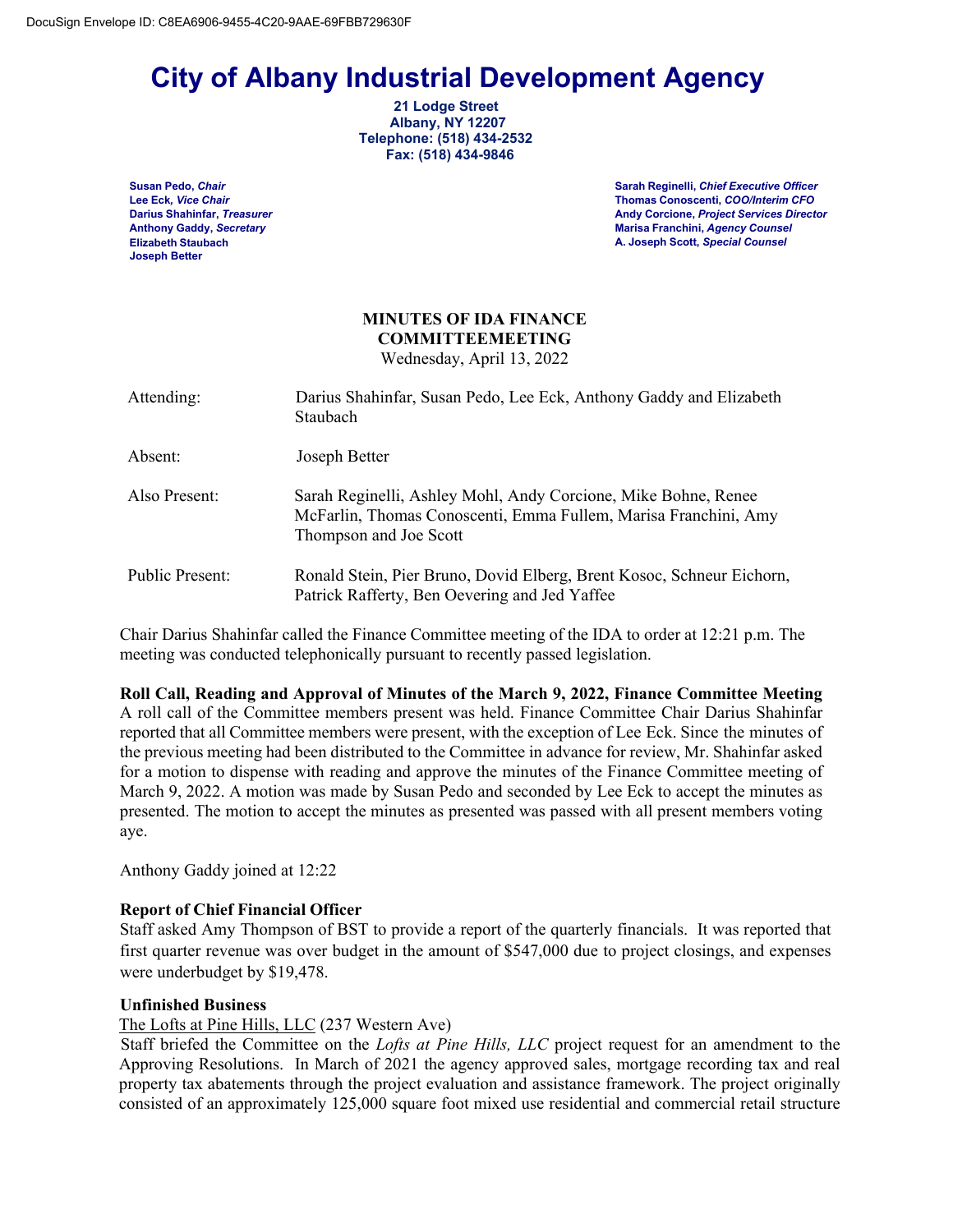with approximately 97 market rate apartments and approximately 6,000 square feet of retail space on the ground floor. Due to site conditions, the developer needed to reexamine the scope of the project and has submitted an amended project to the Planning Board for approval. Staff has received the Planning Board approved/ amended project application, consisting of a two-building project with a total of 105,000 square feet, with approximately 83 market rate apartment units and 5,500 square feet of commercial space on the ground floor. Due to the increase in total investment, project cost, material costs and a decrease in assessed value, the total level of abatement being requested has decreased overall. Project representatives were on hand to take questions from the committee.

 Chair Darius Shahinfar asked for a motion to positively recommend an Amended Approving Resolution to the full Board*.* A motion was made by Susan Pedo and seconded by Lee Eck. A vote being taken, the motion passed unanimously with all members voting aye.

# TRPS Lark, LLC

Staff introduced the *TRPS Lark, LLC*, project to the committee. Staff reported that the project involves the construction of an approximately 37,500 square foot apartment complex with 40 residential rental units on what is now vacant land. The Applicant is requesting sales and use tax exemptions, mortgage recording tax exemptions and real property tax abatements. The Applicant was on hand to answer questions from the Committee. A motion was made by Lee Eck to positively recommend a Public Hearing Resolution to the full Board and was seconded by Susan Pedo. A vote being taken, the motion passed with all members voting aye.

## **New Business**

## Man Realty, (90 S. Swan)

Staff introduced the Man Realty, LLC project to the committee. Staff reported that the project proposes to redevelop the approximately 44,000 square foot building into a 4-story apartment complex with approximately 61 market rate apartments and approximately 1,000 square feet of ground floor retail space. The project applicants were on hand to answer question from the committee. No action was taken at this time.

#### Request for Proposals

Staff reported on three Requests for Proposals would be issued and posted to the Agency website requesting an analysis of the affordable housing, multi-family residential and commercial real estate markets. Once completed, staff anticipates the findings within these analyses will assist in the reexamination and potential recalibration of the Project Evaluation Assistance Framework, which was implemented by the Board in 2016 to improve the metrics by which projects are evaluated through the IDA. Staff also reminded the Committee that the funds for this project were approved and budgeted prior to the COVID-19 pandemic.

#### **Other Business**

#### Agency Update

Staff reported that member Robert Schofield had submitted his resignation from the IDA Board of Directors, effective immediately, due to an anticipated conflict of interest involving a potential future project. Staff and Committee acknowledged and thanked him for his years of service to the City of Albany IDA.

Staff updated the Committee on the recently held Best Real Estate Deals awards held by The Albany Business Review. The event honored the region's biggest and most influential real estate sales, acquisitions and projects of 2021. Staff noted nearly every category featured prominent City of Albany projects that had utilized the Agency's assistance including Developer of the Year/Community Impact and Deal of the Year.